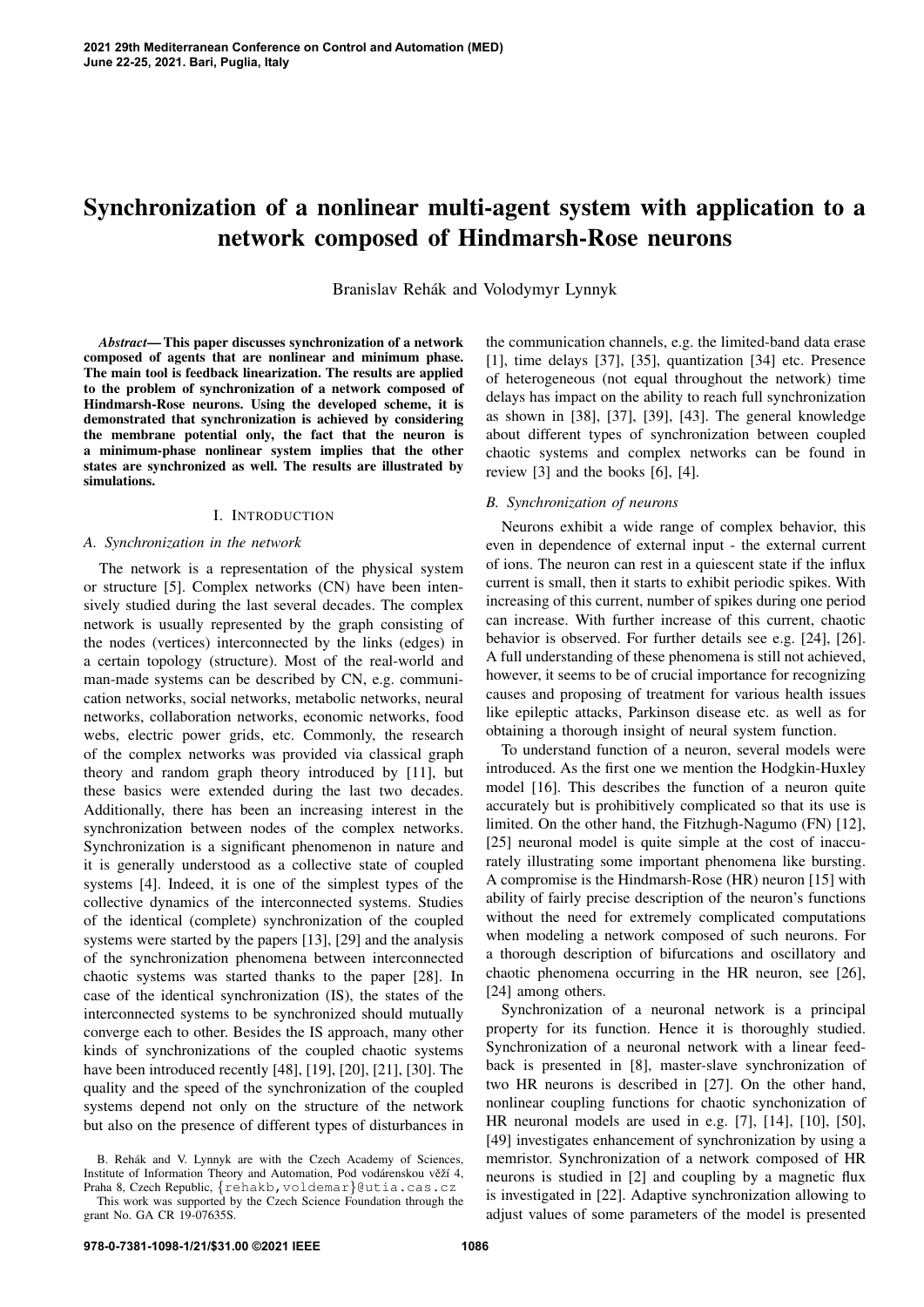e.g. in [45] and of general chaotic systems in [23]. It is noteworthy that interconnection topology of the neural network has influence on the firing pattern of the neurons as pointed out e.g. in [51].

For synchronization of neurons, it is necessary to apply the methods for synchronization of nonlinear systems. Methods based on the exact feedback linearization include those presented in [41], [36], [40]. It is shown there that the complex network can be synchronized even if the nodes have a nontrivial zero dynamics, if the nodes are minimumphase systems. This follows from the ideas stemming from the output regulation theory [31], [42] or [44]. Sometimes the neurons are assumed to exhibit time delay. This results in the fact that they are described as nonlinear time delay systems, often with polynomial nonlinearity. To deal with such systems, the sum-of-squares method can be practical [32], [33].

The inverse process to synchronization of a neural network is its desynchronization. Here, synchronization of the originally synchronized network is terminated by acting of an external force or changing some parameters. This is also a very important problem as pathologically strong synchronization is connected with some neurological diseases. Let us name few results: desynchronization of stochastic HR neuron by an external perturbation is studied in [9], [17].

All the above papers were devoted to synchronization of a network composed of identical neurons. Contrary to this, [30] deals with synchronization of a heterogeneous networks of FN neurons.

## *C. Purpose of this paper*

Synchronization of a network composed of HR neurons using the exact feedback linearization is presented in this paper. This theory was applied to general complex networks in [41] and further extended to systems with delays in [36], [40]. As noted in these papers, the dealing with the multiagent systems composed of nonlinear subsytems is somewhat similar to the output regulation problem of nonlinear systems [42], [31]. The method yields results better than merely approximating the nonlinearities by a linear function (modeling them as uncertainties of a linear system) as it allows to match them quite precisely. This is reflected in a larger domain of states where the algorithm yields good results. It can be seen that the HR neuron satisfies the minimum-phase requirement so the aforementioned method presented in [41] is suitable for application to the problem of synchronization of a network composed of HR neurons. Hence this paper was written to demonstrate capabilities of this method to synchronization of a practical system with a complex behavior. On the other hand, behavior of complex networks composed of neurons is still not a fully understood issue, hence it is a contribution to this area.

# II. GRAPH THEORY

The interconnection of the neurons is described by a graph in the following way: assume the neurons are denoted by numbers  $1, \ldots, N$ . Define  $\mathcal{V} = \{1, \ldots, N\}$  (this set is called

the set of nodes) and the set of edges  $\mathscr{E} \subset \mathscr{V} \times \mathscr{V}$  as  $(i, j) \in \mathcal{E}$  if there exists a connection from node *i* to node *j*. Translated onto the neuronal network terminology, this means that neuron number *i* sends signals to neuron *j*. It is assumed  $(i, i) \notin \mathcal{E}$  for any  $i \in \mathcal{V}$  - no neuron sends signals to itself. The graph  $\mathscr G$  is defined as a pair  $\mathscr G = (\mathscr V, \mathscr E)$ . For graph *G* we define the Laplacian matrix  $\mathcal{L} \in \mathbb{R}^{N \times N}$  as follows: for  $i, j \in \{1, \ldots, N\}, i \neq j$  one defines  $\mathcal{L}_{i,j} = -1$  if  $(j,i) \in \mathcal{E}$ , otherwise  $\mathcal{L}_{i,j} = 0$ . Moreover,  $\mathcal{L}_{i,i} = -\sum_{j=1, i \neq j}^{N} \mathcal{L}_{i,j}$ .

It is assumed there exists one neuron  $i_0$  such that for any  $j \in \mathcal{V}$ ,  $i_0 \neq j$  there exists a path in  $\mathcal G$  from  $i_0$  to *j* but there is no path from  $j$  to  $i_0$ . Such a node is called the leader. In our framework, it is a neuron whose behavior should all other neurons mimic.

Define also matrix  $\bar{L} \in R^{(N-1)\times(N-1)}$  by removing the *i*<sub>0</sub>th row and column from the matrix  $\mathscr{L}$ . Paper [46], [47] prove that there matrix  $\bar{L}$  has eigenvalues with positive real part and there exists a diagonal matrix  $D = diag(d_1, \ldots, d_N)$  with  $d_i > 0$  so that  $D\overline{L} + \overline{L}^T D > 0$ . For the space reasons, we will mostly assume that matrix *L* has simple real eigenvalues. The proof of the case when eigenvalues are real but with multiplicity greater of 1 is technically more demanding. Here, procedure from [52] can be used. The results obtained by this procedure are the same as mentioned here. The case of complex conjugated eigenvalues is mentioned later in the text.

#### III. EXACT FEEDBACK LINEARIZATION

A very useful tool for control of nonlinear systems is the so-called exact feedback linearization. It has became a classical tool for nonlinear control design so far and is thoroughly described in [18]. Consider the system

$$
\dot{x} = f(x) + g(x)u, \ x(0) = x_0, \ y = h(x) \tag{1}
$$

where  $f: \mathbb{R}^n \to \mathbb{R}^n$ ,  $g: \mathbb{R}^n \to \mathbb{R}$  are sufficiently smooth (this requirement will be precised later) functions satisfying  $f(0) = 0, h(0) = 0.$ 

Lie derivative of function *h* along the vector field *f* is defined as

$$
L_f(h)(x) = \left(\frac{\partial h}{\partial x_1}(x), \dots, \frac{\partial h}{\partial x_n}(x)\right) . f(x). \tag{2}
$$

Moreover, the *k*th-order Lie derivative is defined as follows:  $L_f^1 h = L_f h$ , if  $k > 1$  and  $L_f^{k-1} h$  is defined, then  $L_f^k h =$  $L_f(L_f^{k-1}h)$ .

We assume system (1) has relative degree *r*. This means, there exists an integer  $r \leq n$  such that

1)  $L_g L_f^{r-1} h(x)(0) \neq 0$ ,

2) for all  $j = 1, ..., r - 2$  holds  $L_g L_j^j$  $f_f^f h(x)(0) = 0.$ Define the transformation  $\xi = \mathcal{T}(x)$  as follows:

$$
\xi_1 = h(x),
$$
  
\n
$$
\xi_2 = L_f h(x),
$$
  
\n
$$
\vdots
$$
  
\n
$$
\xi_r = L_f^{(r-1)} h(x)
$$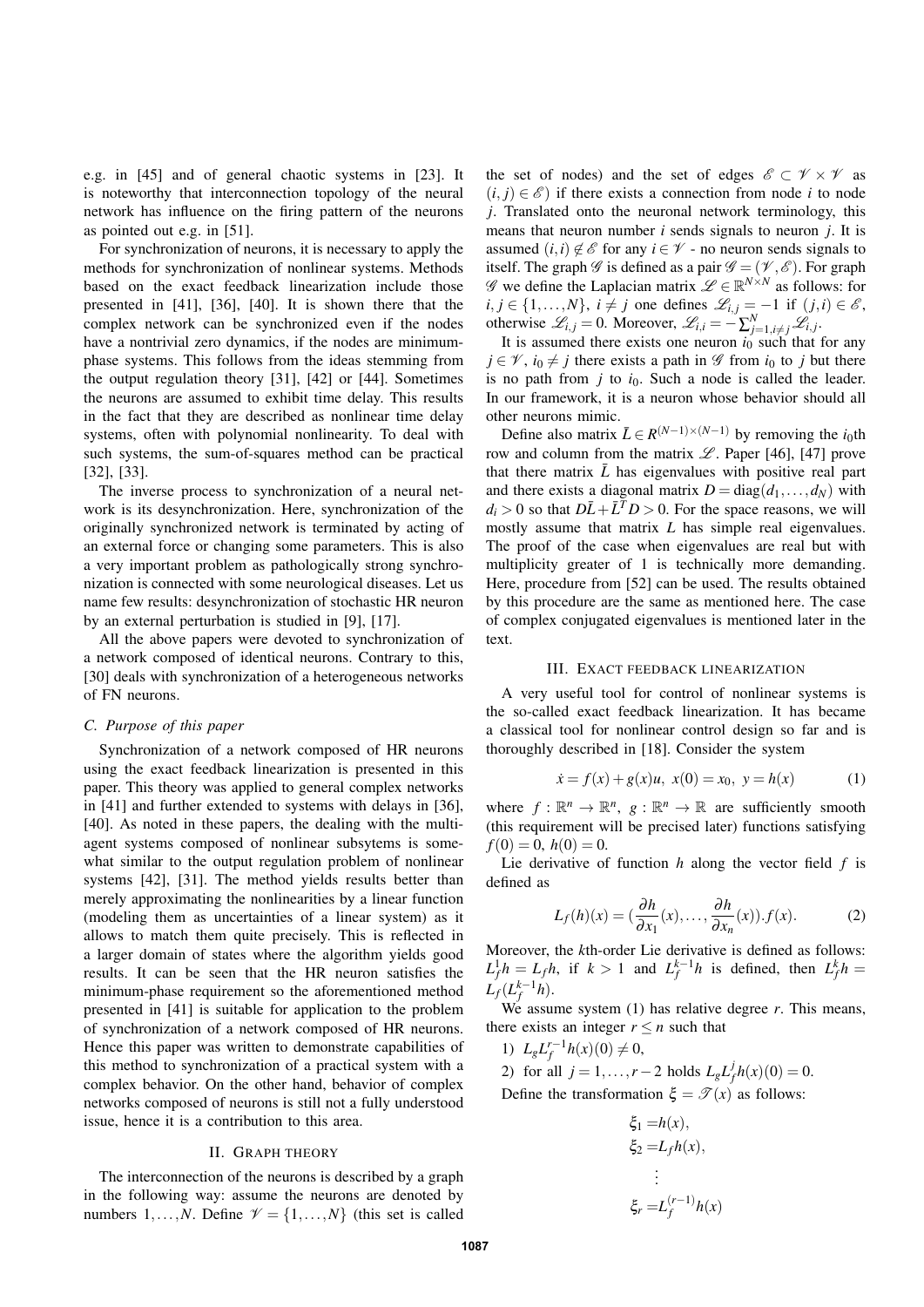and for  $j = r+1, \ldots, n$  we define

$$
\xi_j = x_j. \tag{3}
$$

Moreover, define also functions  $F$ ,  $G$  by  $F(\xi) =$  $L_f^{(r)}$  $f_f^{(r)} h(\mathscr{T}^{-1}(x)), \quad G(\xi) \; = \; L_g L_f^{(r-1)}$  $f_f^{(r-1)}(\mathscr{T}^{-1}(x))$ . Let also  $\eta$  =  $(\xi_1, \ldots, \xi_r)^T$ ,  $\zeta$  =  $(\xi_{r+1}, \xi_n)^T$  and  $\varphi(\eta, \zeta)$  =  $(f_{r+1}(\mathscr{T}^{-1}(x)),...,f_n(\mathscr{T}^{-1}(x))).$ 

In the transformed coordinates, system (1) attains the form

$$
y = \xi_1,
$$
  
\n
$$
\xi_1 = \xi_2,
$$
  
\n
$$
\vdots
$$
  
\n
$$
\xi_{r-1} = \xi_r,
$$
  
\n
$$
\xi_r = F(\xi) + G(\xi)u,
$$
  
\n
$$
\zeta = \varphi(\eta, \zeta).
$$

Defining

$$
v = F(\xi) + G(\xi)u,\tag{4}
$$

the transformed system can be written as

$$
\eta = \begin{pmatrix}\n0 & 1 & 0 & \dots & 0 & 0 \\
0 & 0 & 1 & \dots & 0 & 0 \\
\vdots & & & & \vdots \\
0 & 0 & 0 & \dots & 0 & 1 \\
0 & 0 & 0 & \dots & 0 & 0\n\end{pmatrix}\n\eta + \begin{pmatrix}\n0 \\
\vdots \\
0 \\
1\n\end{pmatrix}\nu, \qquad (5)
$$
\n
$$
\zeta = \varphi(\eta, \zeta), \qquad (6)
$$
\n
$$
y = \xi_1. \qquad (7)
$$

The system (5) will be called *the observable part* while system (6) is the *unobservable part*.

Note that even a more general form with function  $\varphi$ depending on the control input *u* can be defined but for our purpose, this formulation is sufficient.

## IV. NEURONAL MODEL

As explained in [27], the HR neuron is described by the following nonlinear system:

$$
\dot{x}_1 = ax_1^2 - x_1^3 + x_2 - x_3 + I,\tag{8}
$$
\n
$$
\dot{x}_1 = 1 + bx^2, \quad x_2 = 0
$$

$$
\dot{x}_2 = 1 + bx_1^2 - x_2,\tag{9}
$$

$$
\dot{x}_3 = c(x_1 + 1.56) - 0.006x_3. \tag{10}
$$

The constants attain the following values:

| a    |          |
|------|----------|
| h    | -5       |
| c    | $-0.024$ |
|      | 1.25     |
| \BLE |          |

VALUES OF PARAMETERS OF THE HR NEURONAL MODEL

The meaning of the variables is as follows:  $x_1$  is the membrane potential, *x*<sup>2</sup> stands for the recovery variable associated with the fast current of the Na<sup>+</sup> and/or  $K^+$  ions,

 $x_3$  is the adaptation variable associated with the slow current of  $Ca^+$  ions, finally *I* is the external current.

It is noteworthy that behavior of the HR neuron varies significantly in dependence on the external current. For example, for  $I > 3.25$ , one can observe a periodic spiking. Chaotic behavior is exhibited for  $I \in (2.75, 3.25)$ . For  $I \leq$ 2.75, periodic bursting is observed, however, for  $I < 1.14$ , the quiescent state appears.

As the coupling is done through the variable  $x_1$ , we set  $y = x_1$ . Then proceeding as in the previous section, we define  $\xi_i = x_i$ ,  $F(\xi_1, \xi_2, \xi_3) = -a\xi_1^2 - \xi_1^3 + \xi_2 - \xi_3$ . Moreover,  $\eta =$  $\xi_1$ ,  $\zeta = (\xi_2, \xi_3)^T$ . The zero dynamics reads

$$
\widetilde{\varphi}(\zeta) = \begin{pmatrix} -\zeta_1 \\ -0.006\zeta_2 \end{pmatrix} . \tag{11}
$$

As one can see from (11), the system has exponentially stable zero dynamics (it is a *exponentially minimum-phase system*; for further details, see [18]). Hence the synchronization algorithm described in [41] can be used.

The problem solved here is more general than synchronization of a pair of neurons as mentioned in [27] as not only a pair of neurons but a connected neuronal network is synchronized.

The *i*th neuron with coupling is described as

$$
\dot{x}_{1,i} = ax_{1,i}^2 - x_{1,i}^3 + x_{2,i} - x_{3,i} + I + u_i, \tag{12}
$$

$$
\dot{x}_{2,i} = 1 + bx_{1,i}^2 - x_{2,i},\tag{13}
$$

$$
\dot{x}_{3,i} = c(x_{1,i} + 1.56) - 0.006x_{3,i} \tag{14}
$$

where  $u_i$  is the input signal guaranteeing synchronization. It is assumed to be in form

$$
u_i = -F(x_i) + k \sum_{j \in N_i} (x_{1,j} - x_{1,i}).
$$
 (15)

with coupling gain *k*. Here, the coupling gain *k* which must be designed comes into play. It describes the strength of coupling between neuronal pairs. It is assumed to be constant throughout the network. If we denote  $\eta_i = \xi_{1,i}$  then control of the *i*th neuron after the transformation (4) turns into

$$
v_i = k \sum_{j \in N_i} (\eta_j - \eta_i).
$$

Then, the observable part of the *i*th neuron in the neuronal model after feedback linearization reads

$$
\dot{\eta}_i = k \sum_{i \in N_i} (\eta_j - \eta_i). \tag{16}
$$

To write it compactly, for the observable parts holds (with  $\boldsymbol{\eta} = (\eta_1, \ldots, \eta_N)^T$ :

$$
\dot{\eta} = kL\eta. \tag{17}
$$

# V. SYNCHRONIZATION OF A NETWORK COMPOSED OF HR NEURONS

Obviously, the problem of synchronization of a network composed of neurons (12-14) boils down to the problem of synchronization of a network of a multi-agent systems where the agents admit exact feedback linearization in form (5,6).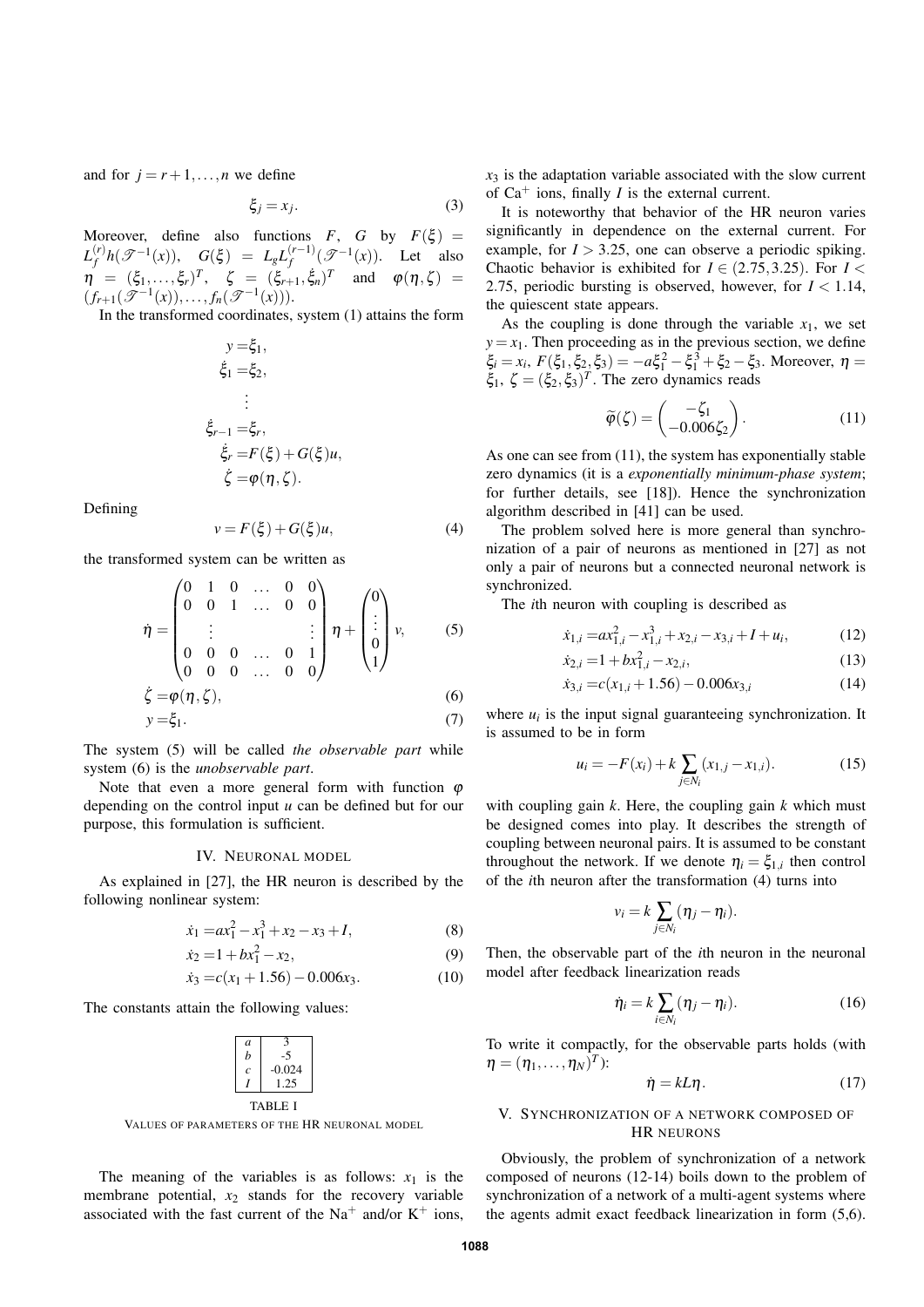This problem has already been solved, method developed in [41] will be used here.

# **Lemma V.1.** *The system* (17) *is stabilized for*  $k < 0$ *.*

As mentioned above, matrix *L* has eigenvalues with positive real part. Let matrices *D*, *T* (*T* nonsingular) satisfy  $L = T^{-1}DT$  and *D* is the real Jordan canonical form of *L*. Then, with  $\eta' = T\eta$ , system (17) is converted into  $\dot{\eta}' =$  $kD\eta'$ , hence the result.

Denote  $\delta = \frac{1}{2}(d_N - d_1), \, \bar{d} = \frac{1}{2}(d_1 + d_N).$ 

The unobservable part is not controlled. However, as shown in [41], since it is asymptotically stable, its synchronization is achieved. In the aforementioned paper, the proof of convergence is formulated for nonlinear functions ϕ. However, as in the case of the HR neuron, this function is linear, the result holds globally and is simplified. The direct counterpart of Theorem 5.4 in [41] is

Lemma V.2. *Under assumption of Lemma V.1, the unbservable part of the neurons described by (12-14) is synchronized.*

For the sake of completeness, a sketch of the proof is presented here. First, let  $\zeta_i = (\xi_{2,i}, \xi_{3,i})^T$ . From (11) follows that

$$
\dot{\zeta}_i - \dot{\zeta}_{i_0} = \begin{pmatrix} -1 & 0 \\ 0 & -0.006 \end{pmatrix} (\zeta_i - \zeta_{i_0}) + \begin{pmatrix} -(\eta_i - \eta_{i_0}) \\ c(\eta_i - \eta_{i_0}) \end{pmatrix} . (18)
$$

From Lemma V.1 follows that  $\lim_{t\to\infty} ||\eta_i - \eta_{i_0}|| = 0$ . This and exponential stability of the zero dynamics imply also  $\lim_{t\to\infty} \|\zeta_i - \zeta_{i_0}\| = 0.$ 

Thus, we have

Theorem V.3. *Under assumptions of the Lemma V.1 and V.2, if the control input is defined as*

$$
u_i = -F(x_i) + k \sum_{j \in N_i} (x_{1,j} - x_{1,i}).
$$

*then*  $\lim_{t \to \infty} ||x_i - x_{i_0}|| = 0.$ 

This is a direct consequence of the previous lemmata and the fact that the exact feedback linearization together with the control input transformation (4) is a diffeomorphism.

#### VI. SIMULATIONS

A network of 6 neurons was used for simulations with neuron 1 being the leader. All parameters were as in Table I. The interconnection of the neurons is depicted in Fig. 1.



Fig. 1. Connection of neurons.

The corresponding matrix *L* has eigenvalues 4.1149, 3.6180, 0.1392, 1.3820, 1.7459. Hence  $\bar{d} = 2.2$ and  $\delta = 2$ .



Fig. 2. Master neuron

Use  $k = 4.8932$  as this coupling gain guarantees stability of (17). The state trajectories of the master neuron on a large time scale are shown in Fig. 2.

Comparison of the corresponding variables is shown in Figs 3 - 5. The solid line shows the corresponding state of the neuron 4 while the dotted line depicts the leader's state. One can see that the spikes are not precisely tracked, however, the times of the spikes and their overall shape is well copied.

Norm of errors  $e_1 = \left( \sum_{i=2}^6 ||x_{1,i} - x_{1,1}||^2 \right)^{\frac{1}{2}}, e_2 =$  $\left(\sum_{i=2}^{6}||x_{2,i}-x_{2,1}||^2\right)^{\frac{1}{2}}$  and  $e_3 = \left(\sum_{i=2}^{6}||x_{3,i}-x_{3,1}||^2\right)^{\frac{1}{2}}$  is shown in Fig. 6. One can see that, apart from the points where the spike occurs, the state is well synchronized.

#### VII. CONCLUSIONS

Synchronization of a neuronal network composed of Hindmarsh-Rose neurons was considered in this paper. To synchronize the neurons, the method based on the feedback linearization was used. It is shown that all three components of the neuron model are synchronized.

In future, robust synchronization of the neuronal network as well as the case of delayed coupling will be investigated.

## **REFERENCES**

- [1] B. Andrievsky. Numerical evaluation of controlled synchronization for chaotic Chua systems over the limited-band data erasure channel. Cybernetics and Physics, 5(02):43–51, 2016.
- [2] A. Bandyopadhyay and S. Kar. Impact of network structure on synchronization of hindmarsh–rose neurons coupled in structured network. Applied Mathematics and Computation, 333:194 – 212, 2018.<br>[3] S. Boccaletti.
- J. Kurths, G. Osipov, D.L. Valladares, and C.S. Zhou. The synchronization of chaotic systems.<br>Physics reports - review section of physics letters,  $366(1-2)! -101$ , Physics reports - review section of physics letters, AUG 2002.
- [4] S. Boccaletti, A.N. Pisarchik, C.I. del Genio, and A.Amann. Synchronization: From Coupled Systems to Complex Networks. Cambridge University Press, 2018.
- [5] G. Chen, X. Wang, and X. Li. Fundamentals of Complex Networks: Models, Structures and Dynamics. Wiley, 2014.
- [6] Guanrong Chen and Xiaoning Dong. From Chaos to Order. WORLD SCIENTIFIC, jun 1998.
- K. Ding and Q.-L. Han. Synchronization of two coupled hindmarshrose neurons. Kybernetika, 51:784 – 799, 2015.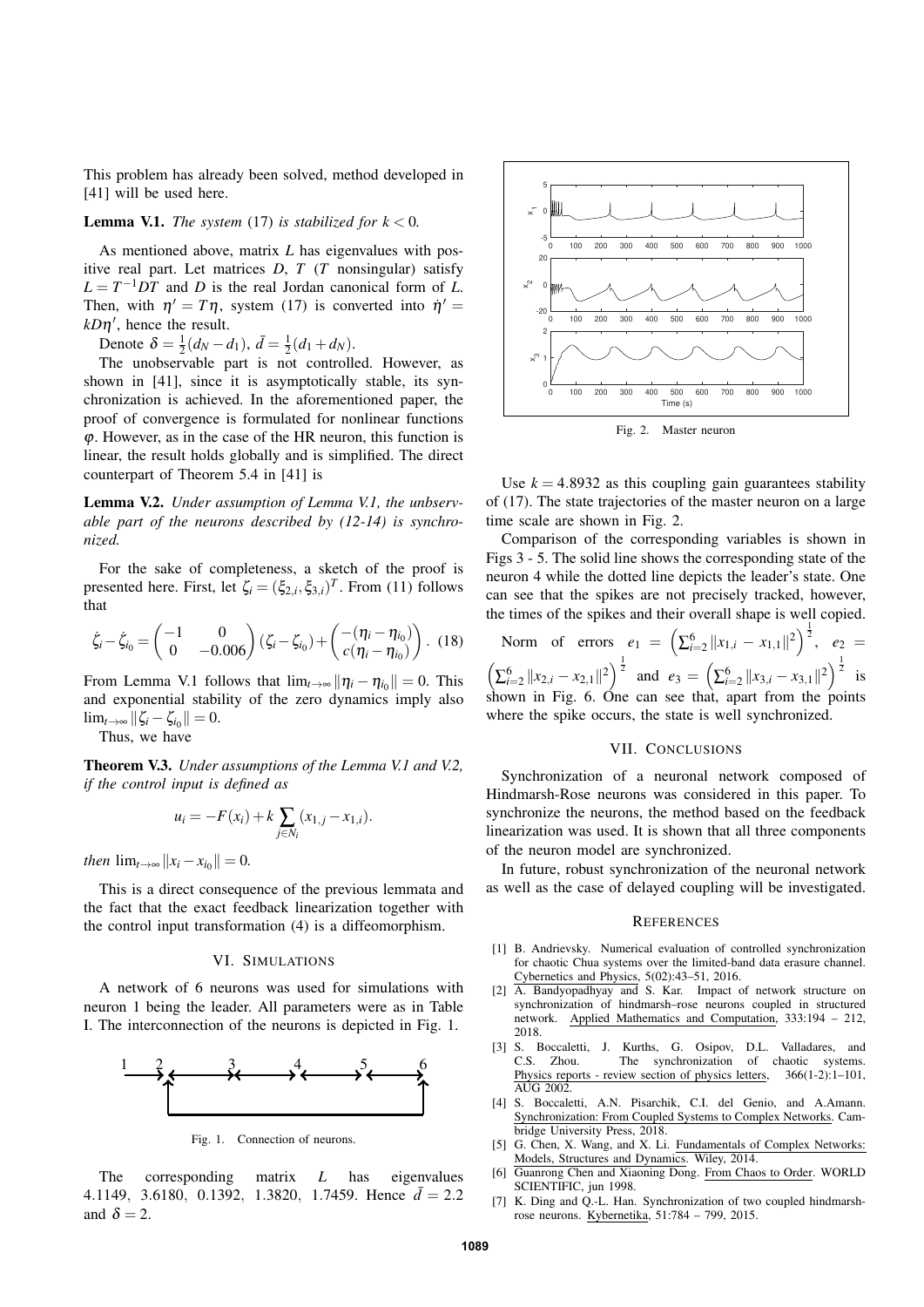

Fig. 3. Comparison of  $x_{1,1}$  and  $x_{1,4}$ 



Fig. 4. Comparison of  $x_{2,1}$  and  $x_{2,4}$ 



Fig. 5. Comparison of  $x_{3,1}$  and  $x_{3,4}$ 



Fig. 6. Norm of errors

- [8] K. Ding and Q.-L. Han. Master–slave synchronization criteria for chaotic hindmarsh–rose neurons using linear feedback control. Complexity, 21(5):319–327, 2016.
- [9] S.R. Dtchetgnia Djeundam, G. Filatrella, and R. Yamapi. Desynchronization effects of a current-driven noisy hindmarsh–rose neural network. Chaos, Solitons & Fractals, 115:204 – 211, 2018.
- [10] G. G. Velasco Equihua and J. Pena Ramirez. Synchronization of hindmarsh-rose neurons via huygens-like coupling. IFAC-PapersOnLine, 51(33):186 – 191, 2018.
- [11] P. Erdös and A. Rényi. On the evolution of random graphs. Publications of the Mathematical Institute of the Hungarian Academy of Sciences, 5:17–61, 1960.
- [12] R. FitzHugh. Impulses and physiological states in theoretical models of nerve membrane. Biophysical Journal, 1(6):445 – 466, 1961.
- [13] H. Fujisaka and T. Yamada. Stability theory of synchronized motion in coupled-oscillator systems. Progress of Theoretical Physics, 69(1):32– 47, 1983.
- [14] I. T. Hettiarachchi, S. Lakshmanan, A. Bhatti, C. P. Lim, M. Prakash, P. Balasubramaniam, and S. Nahavandi. Chaotic synchronization of time-delay coupled hindmarsh–rose neurons via nonlinear control. Nonlinear Dynamics, 86:1249 – 1262, 2016.
- [15] J.L. Hindmarsh and R.M. Rose. A model of neuronal bursting using three coupled first order differential equations. Proceedings of the Royal Society of London. Series B, Containing papers of a Biological character. Royal Society (Great Britain), 221(1222):87–102, 1984.
- [16] A. L. Hodgkin and A.F. Huxley. A quantitative description of membrane current and its application to conduction and excitation in nerve. The Journal of physiology,  $117:500 - 544$ , 1952.
- [17] S. Huang, J. Zhang, M. Wang, and C.-K. Hu. Firing patterns transition and desynchronization induced by time delay in neural networks. Physica A: Statistical Mechanics and its Applications, 499:88 – 97, 2018.
- [18] H. Khalil. Nonlinear systems. Prentice Hall, New Jersey, 2001.
- [19] V. Lynnyk and S. Čelikovský. Anti-synchronization chaos shift keying method based on generalized Lorenz system. Kybernetika, 46(1):1–18, 2010.
- [20] V. Lynnyk, B. Rehák, and S. Čelikovský. On applicability of auxiliary system approach in complex network with ring topology. Cybernetics and Physics, (Volume 8, 2019, Number 3):143–152, November 2019.
- [21] V. Lynnyk, B. Rehák, and S. Čelikovský. On detection of generalized synchronization in the complex network with ring topology via the duplicated systems approach. In 8th International Conference on Systems and Control (ICSC), October 2019.
- [22] J. Ma, L. Mi, P. Zhou, Y. Xu, and T. Hayat. Phase synchronization between two neurons induced by coupling of electromagnetic field. Applied Mathematics and Computation, 307:321 – 328, 2017.
- [23] Z.-C. Ma, J. Wu, and Y.-Z. Sun. Adaptive finite-time generalized outer synchronization between two different dimensional chaotic systems with noise perturbation. Kybernetika, 53:838 – 852, 2017.
- [24] S.A. Malik and A.H. Mir. Synchronization of hindmarsh rose neurons. Neural Networks, 123:372 – 380, 2020.
- [25] J. Nagumo, S. Arimoto, and S. Yoshizawa. An active pulse transmis-